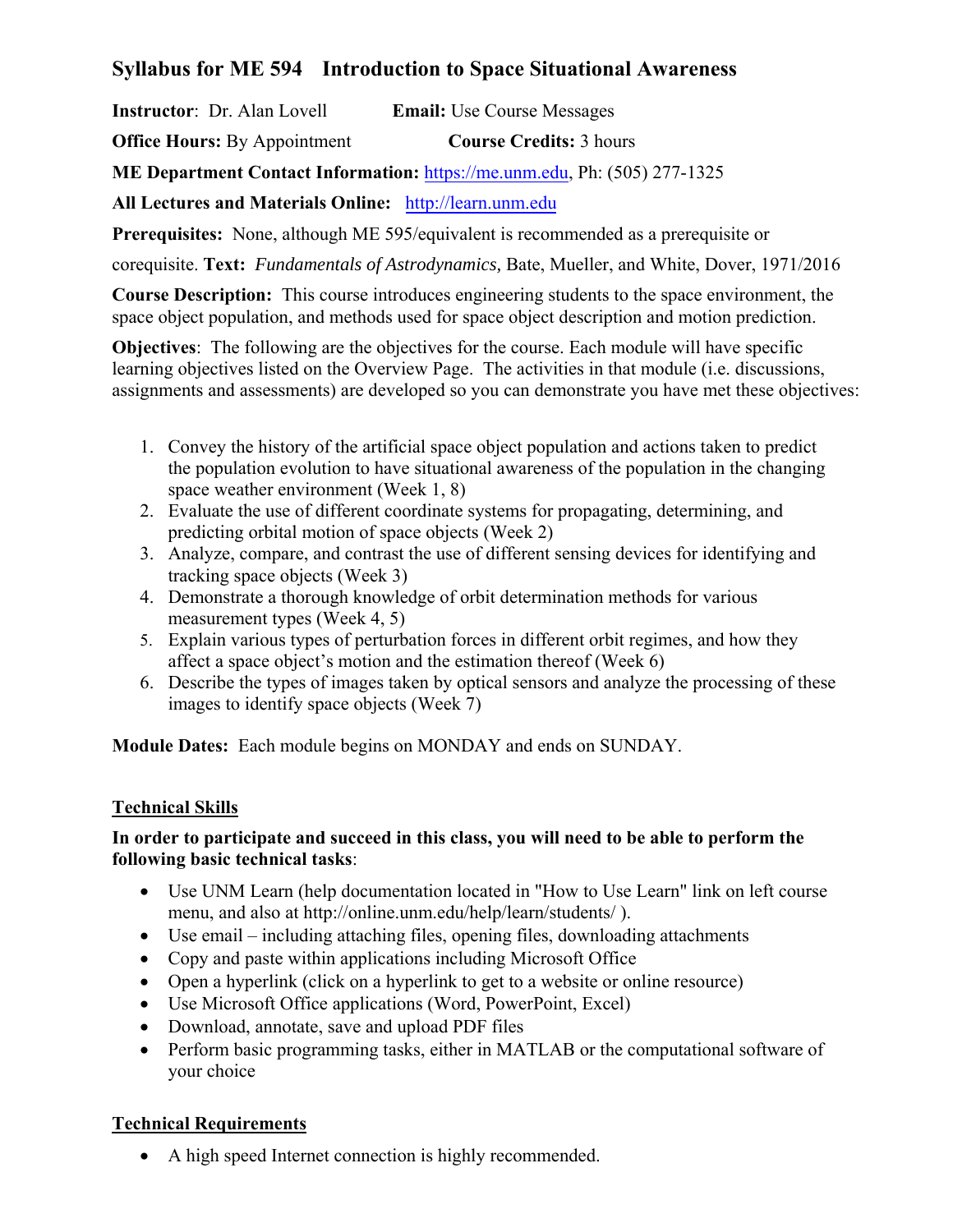- Supported browsers include: Firefox, Chrome, Microsoft Edge and Safari. Detailed Supported Browsers and Operating Systems: https://help.blackboard.com/Learn/Student/Getting\_Started/Browser\_Support
- Any computer capable of running a recently updated web browser should be sufficient to access your online course. However, bear in mind that processor speed, amount of RAM and Internet connection speed can greatly affect performance. Many locations offer free high-speed Internet access including UNM's Computer Pods.
- For the best experience when using the Kaltura Media Tools inside UNM Learn, be sure to use a supported browser on a desktop: https://help.blackboard.com/Learn/Student/Getting\_Started/Browser\_Support
- Microsoft Office products are available free for all UNM students (more information on the UNM IT Software Distribution and Downloads page: http://it.unm.edu/software/index.html)
- MATLAB is available free for all UNM students under "Support & Links" on the lefthand side of the course website.

## **Coursework and Participation**

**Instructor Response Time:** I will endeavor to respond to any inquiries I receive through Course Messages in 24hrs or less. If you do not receive a response through Course Messages in 24hrs, feel free to re-send your inquiry (in case I may have missed it).

**Assignments**: Assignments in the course consist of quizzes (weekly), homeworks (nearly every week), discussions (nearly every week), a Midterm Project, and a Final Project.

- Quizzes are 5-10 questions to test your understanding of the weekly lecture material.
- Homeworks consist of detailed problems to be solved, pertinent to that week's lecture material. Each homework must be submitted by compiling all work as a single pdf file and uploading it via UNM Learn (scanning or photographing written work is fine).
- The Midterm and Final will each be administered like a homework and will be submitted in the same fashion.
- Due dates for all assignments are summarized in an Assignment Schedule on the course home page. All assignments are expected to be turned in by their due dates, unless prior contact is made with the instructor. Late homework will be accepted up to a certain point after the due date, with a certain number of points taken off for each day late.

**NOTE**: When you submit an assignment via UNM Learn, you will receive an email receipt of your submission from do-not-reply@learn.unm.edu. Save this email as confirmation of your submission.

**Netiquette**: http://online.unm.edu/help/learn/students/pdf/discussion-netiquette.pdf

## **Grading Procedures**

**Rubric:** A grading rubric is posted in the course for each assignment.

**Grading Policy:** Your overall grade for the course will be weighted based on your individual assignment grades as follows:

| Discussion Avg       | 20% |
|----------------------|-----|
| Quiz Avg             | 20% |
| Homework Avg         | 20% |
| Midterm Project      | 20% |
| <b>Final Project</b> | 20% |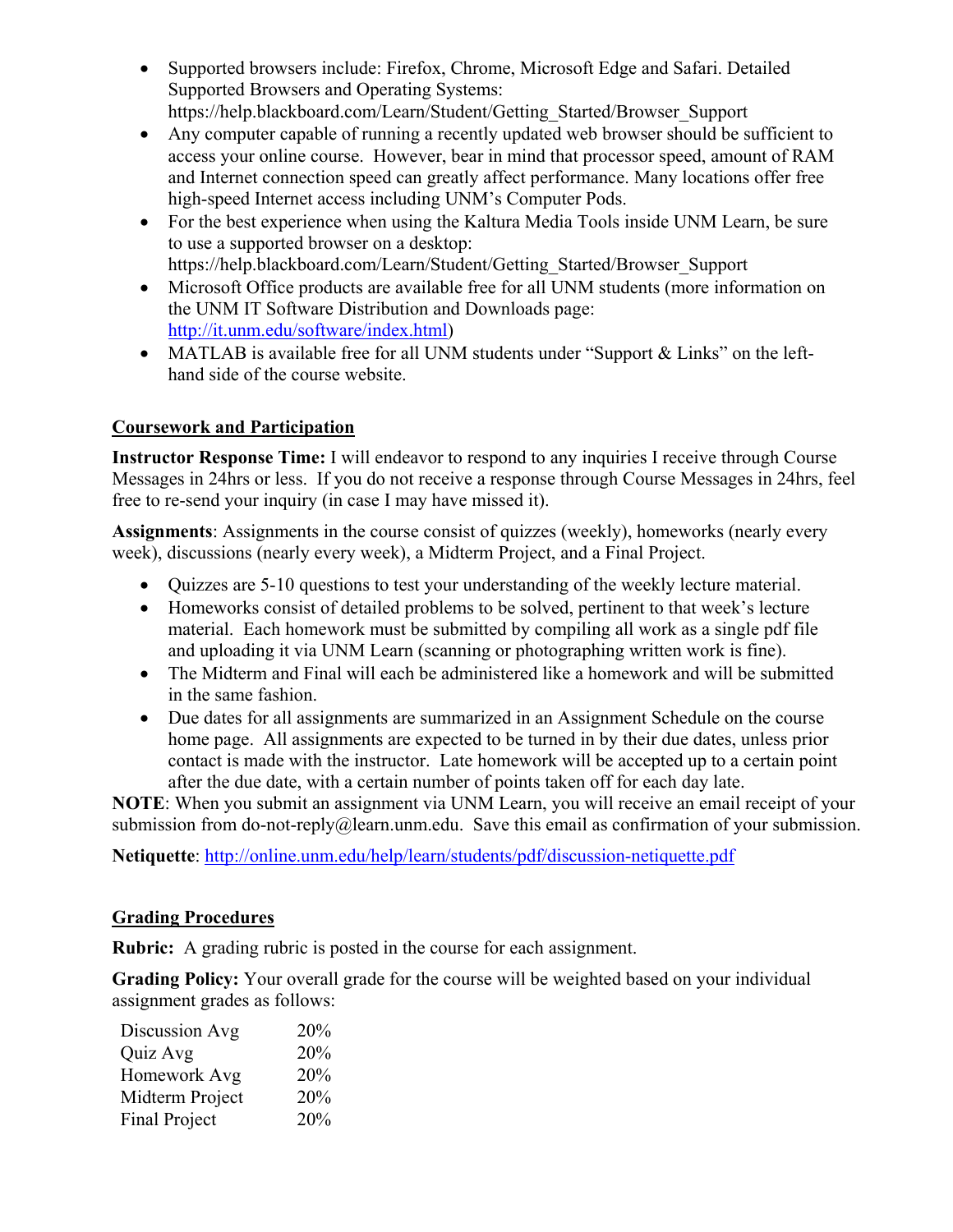**Grading Scale:** The grading scale is given below, where the numbers are the percentage of the total weighted grades as defined in the Grading Policy above.

| 98-100   | $A+$                 |
|----------|----------------------|
| 93-97.99 | $\mathsf{A}$         |
| 90-92.99 | $A -$                |
| 87-89.99 | $B+$                 |
| 83-86.99 | B                    |
| 80-82.99 | В-                   |
| 77-79.99 | $C+$                 |
| 73-76.99 | $\subset$            |
| 70-72.99 | $\mathsf{C}\text{-}$ |
| 67-69.99 | $1) +$               |
| 63-66.99 | D                    |
| 60-62.99 | D-                   |
| Below 60 | F                    |

**Grading Response Time:** My goal is to post solutions to an assignment (HW, Midterm, or Final) and your grade on the assignment by the end of the following week after it is assigned. Likewise, I plan to post your grade on a discussion by the end of the following week after the discussion.

#### **Supplementary References:**

- General (Time, Sensing, Element Representations)
	- o Vallado, D.A., *Fundamentals of Astrodynamics and Applications*, 3rd Ed, 2007, Microcosm
- Dynamical Analysis (Inertial-Body Transformations, Variation of Parameters)
	- o Schaub, H. and Junkins, J., *Analytical Mechanics of Space Systems*, 2003, AIAA.
- Estimation
	- o Crassidis, J. and Junkins, J., *Optimal Estimation of Dynamic Systems,* 2004, CRC
- Perturbation Modeling (Force Magnitude Comparison, High Accuracy Force Modeling)
	- o Montenbruck, O. and Gill, E., *Satellite Orbits: Models, Methods, and Applications*, 2012, Springer.
- Journal / Conference / Periodical Databases (not complete)
	- o American Institute of Aeronautics and Astronautics Conference and Journal Publications

#### ■ www.aiaa.org

- o American Astronautical Society Conference and Journal Publications
	- Published by Springer
	- http://www.springer.com/us/
- o SpaceNews Periodical
	- www.spacenews.com
- o ScienceDirect (published by Elsevier)
	- https://www.elsevier.com/solutions/sciencedirect
- o NASA Technical Reports Server and Orbital Debris Program Office
	- https://www.sti.nasa.gov/
	- https://www.orbitaldebris.jsc.nasa.gov/
- Two Line Element Databases
	- o https://celestrak.com
	- o https://www.space-track.org

**UNM Policies**